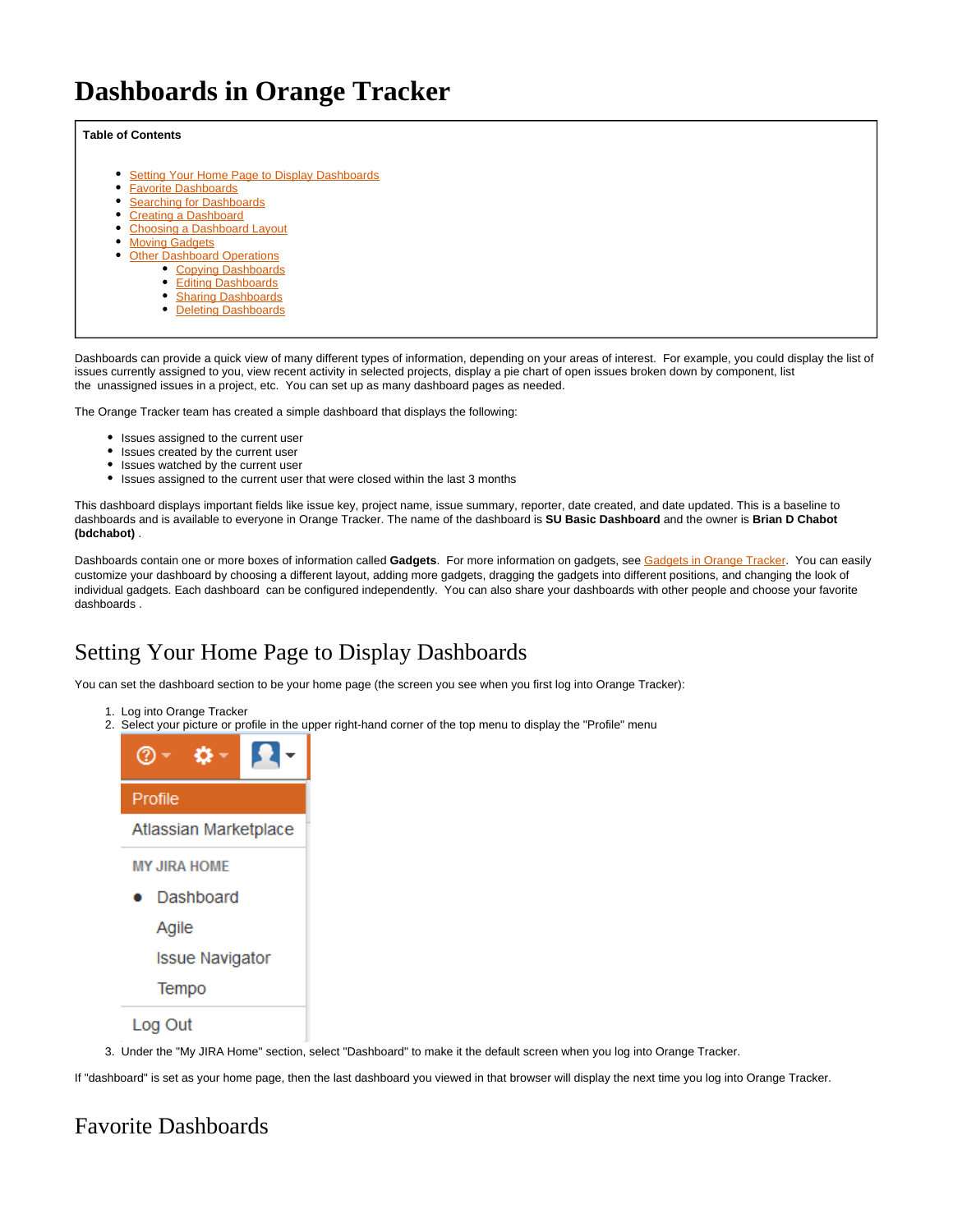When you select "Dashboards" from the top menu, you see a list of your favorite dashboards. If you haven't yet set any favorite dashboards, you will see only the default system dashboard listed.



Select one of your favorite dashboards to view it. The list of favorite dashboards will now display in the left-hand column with the currently selected dashboard bolded. The other columns will hold gadgets.

| DEV DEV DEV Orange Tracker DEV DEV DEV | SYRACUSE UNIVERSITY | DEV DEV DEV Orange Tracker DEV DEV DEV |



Dashboards that you create are marked as favorites by default. You can mark dashboards created by other Orange Tracker users, if they have been shared with you, as favorites. To mark a dashboard created by other people as favorites, find the dashboard (see Searching for Dashboards below) and then select the "star" icon in the list of retrieve dashboards to mark it as a favorite.

To remove a dashboard from the favorites list:

- 1. Select "Dashboards" from the top menu
- 2. Select "Manage Dashboards"
- 3. Select "Favorites" in the left column
- 4. Select the "star" icon for any favorite you wish to remove from the favorite dashboard list

## <span id="page-1-0"></span>Searching for Dashboards

To find a dashboard that is not on your favorites list, do the following:

- 1. Select "Dashboards" from the top menu
- 2. Select "Manage Dashboards"

You now have four options for filtering the dashboards in the left-hand menu of the "Manage Dashboards" screen:

- Favorites shows only dashboards that are currently marked as favorite
- My shows only dashboards that were created by you
- Popular shows the top 20 dashboards with the most number of favorites
- Search lets you search all dashboards that have been shared with you

When you bring up the list of "My" or "Popular" dashboards, you simply select the star icon of the dashboard(s) you wish to be favorites. If you select "Search," you use the search fields to bring up possible dashboard matches:

- **Search** enter in words that appear in the dashboard name or description
- **Owner** if you know who created the dashboard, you can enter the user's name, email address, or account name in the "Owner" field to bring up dashboards owned by that person (the creator is the owner by default)
- **Shared With** if the dashboard relates to a single project, and you know the dashboard has only been shared with a role within that project, you can select "Project" and then the project name and project role. If you know that the dashboard was shared with a specific group (ex: jira-users), then you can select "group" and then enter the name of the group to find possible matches. If you leave the "Shared With" field as "anyone" then the sharing field is not used to limit the search.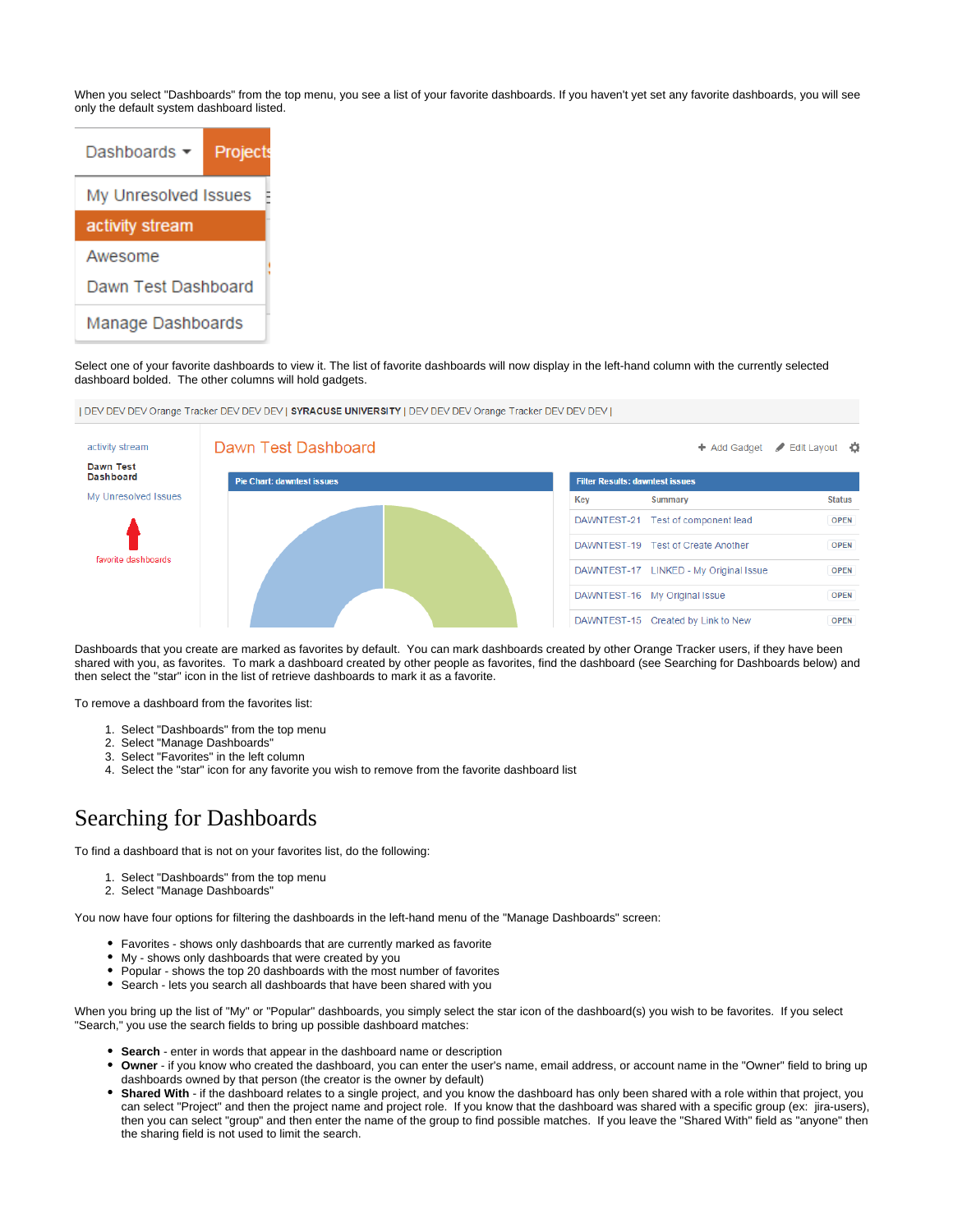To add a dashboard retrieve by the search to your favorites list, select the "star" icon next to the dashboard name.

# <span id="page-2-0"></span>Creating a Dashboard

The "System Dashboard" that you see under "Dashboards" when you first start using JIRA is a "default" dashboard that has been configured by your JIRA administrator. You cannot edit the "System Dashboard"; but you can easily create your own dashboard, which you can then customize as you wish.

### **If you are currently viewing a dashboard:**

- 1. select the 'Tools' menu in the upper right-hand corner.
- 2. Select either 'Create Dashboard' to create a blank dashboard, or 'Copy Dashboard' to create a dashboard that is based on the dashboard you are viewing.

#### **If you are not currently viewing a dashboard:**

- 1. Select "Dashboards" from the top menu
- 2. Select "manage dashboards"
- 3. Select "Create new dashboard"

You now see the following screen:

| W.                | Sharing with everyone will make this visible to users who are not logged in.                                                                                           |
|-------------------|------------------------------------------------------------------------------------------------------------------------------------------------------------------------|
| Name*             |                                                                                                                                                                        |
| Description       | 44                                                                                                                                                                     |
| Start From        | <b>Blank dashboard</b><br>▼<br>Choose a dashboard whose gadgets will be copied to the new dasl<br>Alternatively, choose 'Blank dashboard' to create a dashboard with n |
| Favorite          | - 187                                                                                                                                                                  |
|                   | Shares & Not shared                                                                                                                                                    |
| <b>Add Shares</b> | Everyone<br>$+$ Add<br>Share with everyone<br>Add<br>Cancel                                                                                                            |

<span id="page-2-1"></span>Fill in the following information on this screen:

- **Name** give the dashboard an appropriate name. This name will be displayed in the "Dashboards" menu.
- **Description** describe what information will be displayed in this dashboard.
- **Start From** select blank dashboard.
- **Favorite** select the star to make this dashboard one of your favorite dashboards.
- **Shares** displays who can see this dashboard. By default, a new dashboard is not shared with anyone else.
- **Add Shares** if you want to share your dashboard with other people, you can add shares to the dashboard. **DO NOT SHARE THE DASHBOARD WITH EVERYONE** - this makes the dashboard available even if you don't log into Orange Tracker (although the issues retrieved will not be viewable unless the person has permissions to view them). If you want to share your dashboard with all Orange Tracker users (which includes students, faculty, staff, alumni, applicants, and non-SU users of Orange Tracker), select "group" and then enter "jira-users." If you want to share your dashboard with a specific role within a Project, select "Project" and then the appropriate role. Note that ":users" role for projects usually contains Jira-Users, which is anyone who can log into Orange Tracker. If you are unsure of who is in a role, contact the department responsible for that project or email help@syr.edu.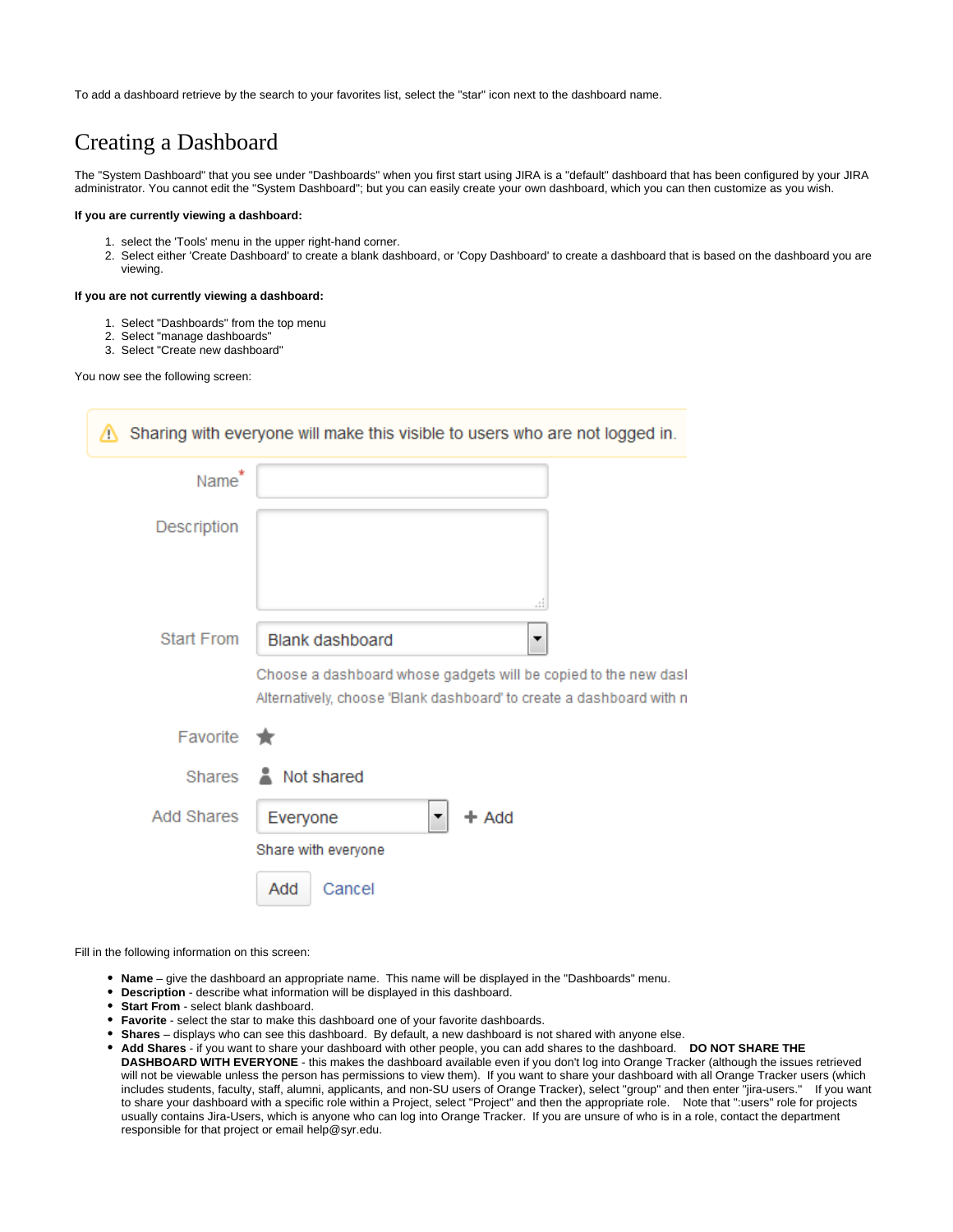You can select the "My" link under the "manage dashboards" screen to view dashboards you have created.

# <span id="page-3-0"></span>Choosing a Dashboard Layout

You can change the look of your dashboard by changing the number of columns on the dashboard and/or the size of the different columns.

- To choose a different layout for your dashboard page (e.g. three columns instead of two) :
- 1. At the top right of the Dashboard, click the **Edit Layout** link. A selection of layouts will be displayed:

| Edit Layout                   |  |
|-------------------------------|--|
| Choose dashboard layout       |  |
| _____<br>____<br>___<br>_____ |  |

2. Click your preferred layout.

# <span id="page-3-1"></span>Moving Gadgets

For information on adding gadgets to dashboards, see [Gadgets in Orange Tracker](https://answers.syr.edu/display/ITHELP/Gadgets+in+Orange+Tracker). Gadgets are arranged in the columns of a dashboard. You can drag a gadget to move it to another column or to move it up or down in the same column.

To move a gadget:

1. Hover your cursor over the colored title bar at the top of the gadget until the cursor turns into an icon with four arrows. You will see a group of three icons appear in the upper right-hand corner of the menu bar as well.



# <span id="page-3-2"></span>Other Dashboard Operations

You can copy, edit, delete, and share dashboards. To access these operations, navigate to the appropriate dashboard page and then select "Tools."

### <span id="page-3-3"></span>Copying Dashboards

<span id="page-3-4"></span>When you select "Tools" and then "Copy Dashboard," you will be taken to the same screen you see when creating a dashboard. The only difference is that the "Start From" field will be filled in with the current dashboard. You will need to give the new dashboard a name. Optionally, you can enter a description, set whether the new dashboard is a favorite, and set up sharing of the dashboard with other users (for more information on these fields, see [Cr](#page-2-1) [eate Dashboard Fields](#page-2-1)). Once you select "Add," a new dashboard will be created with same gadgets, layout, and look as the dashboard that was copied.